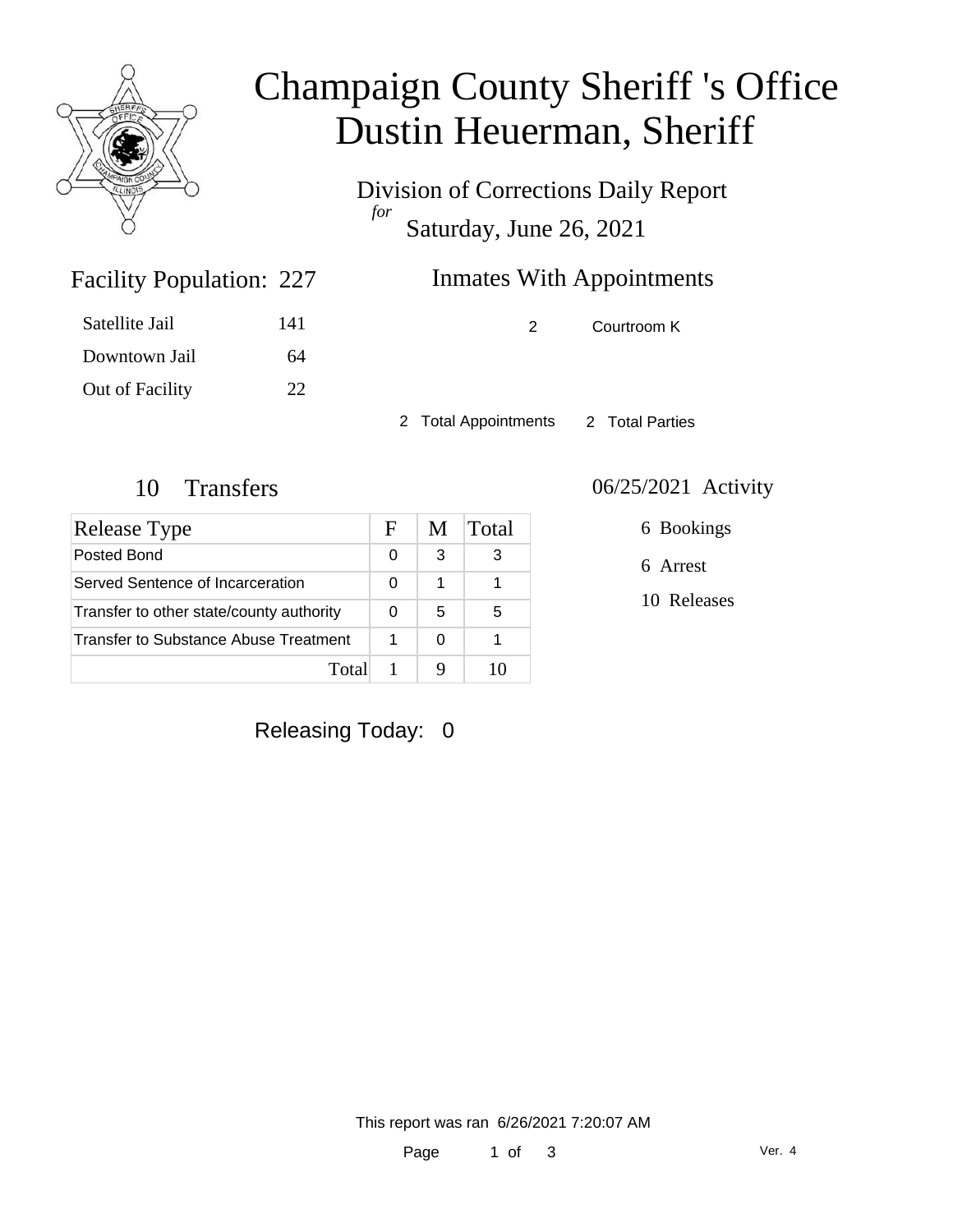

# Champaign County Sheriff 's Office Dustin Heuerman, Sheriff

Division of Corrections Daily Report *for* Saturday, June 26, 2021

#### Custody Status Count

- Civil Other 1
- Electronic Home Dentention 21
	- Felony Arraignment 4
		- Felony Other 3
	- Felony Pre-Sentence 7
		- Felony Pre-Trial 132
	- Felony Sentenced CCSO 3
	- Felony Sentenced IDOC 30
		- Hold Sentenced CCCC 1
		- Hold Sentenced IDOC 1
		- Misdemeanor Pre-Trial 9
			- Petition to Revoke 5
			- Remanded to DHS 7
			- Traffic Arraignment 1
	- Traffic Sentenced CCSO 2
		- Total 227

This report was ran 6/26/2021 7:20:07 AM